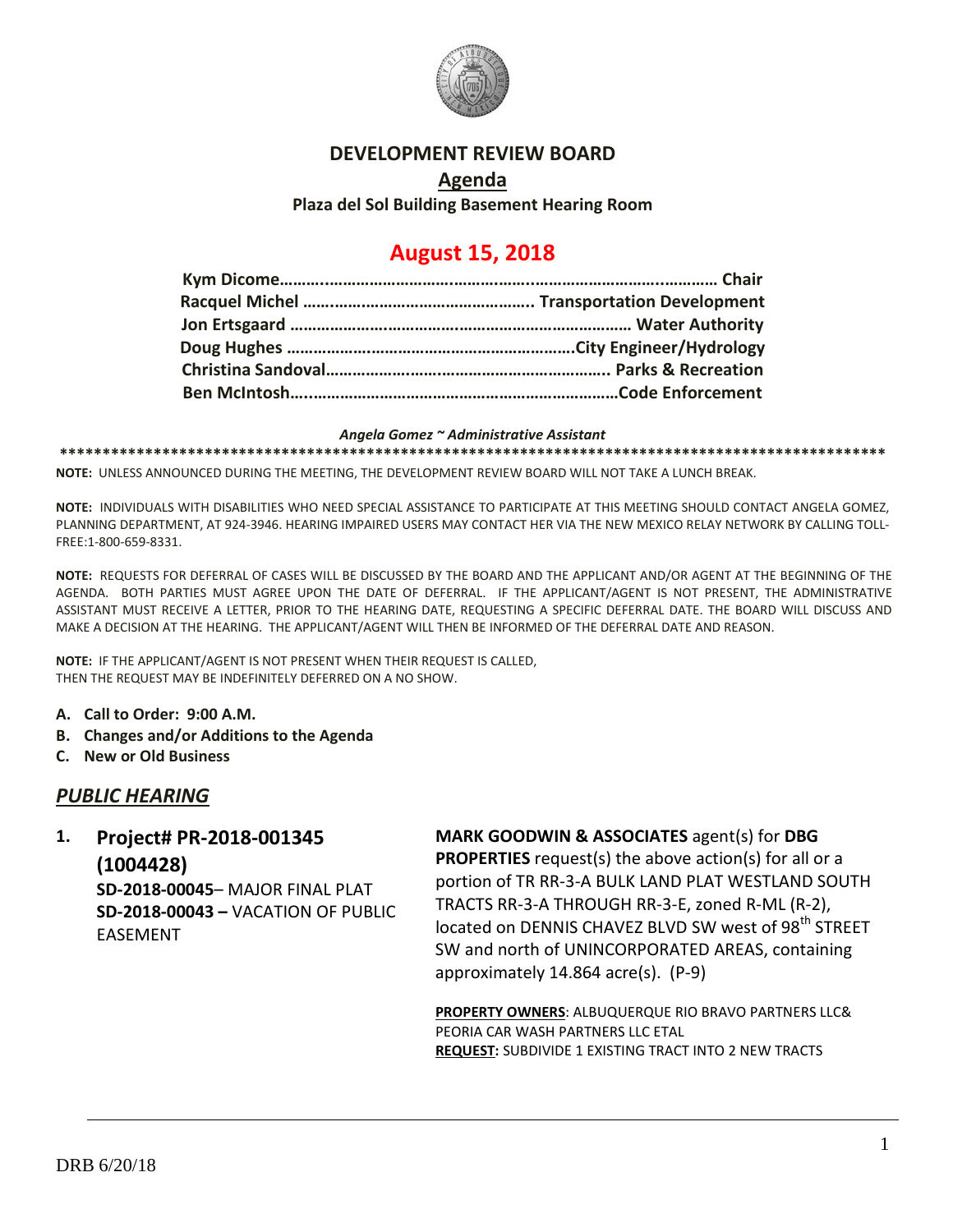| 2. | Project # PR-2018-001440<br><b>VA-2018-00078 - VARIANCE</b>                                                                                                                                                                                                                               | O'CONNOR BROTHERS DESIGN BUILD agent(s) for<br><b>CHARMAINE BROWN</b> request(s) the aforementioned<br>action(s) for all or a portion of LOT 23 BLOCK 7 CENTRAL<br>PARK ADDN, zoned R-1B, located at 804 Cardenas Drive SE<br>between SOUTHERN AVE SE AND KATHRYN AVE SE,<br>containing approximately .155 acre(s). (L-18)<br>PROPERTY OWNERS: CHARMAINE BROWN<br>REQUEST: PROPOSED CARPORT W/IN SETBACK                                                                                                                                                                                                    |
|----|-------------------------------------------------------------------------------------------------------------------------------------------------------------------------------------------------------------------------------------------------------------------------------------------|-------------------------------------------------------------------------------------------------------------------------------------------------------------------------------------------------------------------------------------------------------------------------------------------------------------------------------------------------------------------------------------------------------------------------------------------------------------------------------------------------------------------------------------------------------------------------------------------------------------|
| 3. | Project # PR-2018-001173<br>(1004245)<br>SD-2018-00002 - MAJOR - PRELIMINARY<br><b>PLAT</b><br><b>SD-2018-00003 - VACATION OF PUBLIC</b><br><b>EASEMENT</b><br>SD-2018-00006 - VACATION OF RIGHT OF<br><b>WAY</b><br>VA-2018-00005 - SIDEWALK DEFERRAL<br>VA-2018-00006 - SIDEWALK WAIVER | MARK GOODWIN & ASSOCIATES PA agent(s) for ANASA<br><b>WEST LLC</b> request(s) the above action(s) for all or a portion<br>of Block(s) 7-14, Portion of Lot 3, 4-9, 9-13, 12, 2-10,<br>PARADISE HEIGHTS UNIT 5 SUBDIVISION and Lots L-N<br>ANASAZI RIDGE UNIT 1, zoned R-1B and MX-L (R-1) located<br>on MCMAHON BLVD NW east of WESTSIDE BLVD NW,<br>containing approximately 6.98 acre(s). (A-10) [Deferred from<br>6/13/18, 7/11/18, 7/18/18]<br>PROPERTY OWNERS: City of Albuquerque, COLLATZ LLC and Westway<br>Homes LLC<br><b>REQUEST: APPROVAL OF AFOREMENTIONED ACTIONS (Expired April</b><br>2015) |
| 4. | Project # 001186 (1008660)<br>SI-2018-00043 - SITE PLAN FOR<br><b>BUILDING PERMIT</b>                                                                                                                                                                                                     | ADAMS ENGINEERING agent(s) for MCDONALD'S LLC<br>request(s) the above action(s) for all or a portion of LOTS A<br>and B, BLOCK 101, BEL AIR SUBDIVISION, zoned MX-M (SU-<br>3 MU-UPT/Buffer), located at 5900 MENAUL BLVD.<br>containing approximately .947 acre(s). (H-18) [Deferred from<br>6/13/18, 7/11/18, 8/1/18]<br><b>PROPERTY OWNERS: FIRST NATIONAL BANK TRUSTEE C/O</b><br>CONQUISTADORES INC. TRACT B, MILLER INVESTMENTS NC.<br>REQUEST: DEMO/REBUILD McDONALD'S WITH DRIVE-THRU                                                                                                               |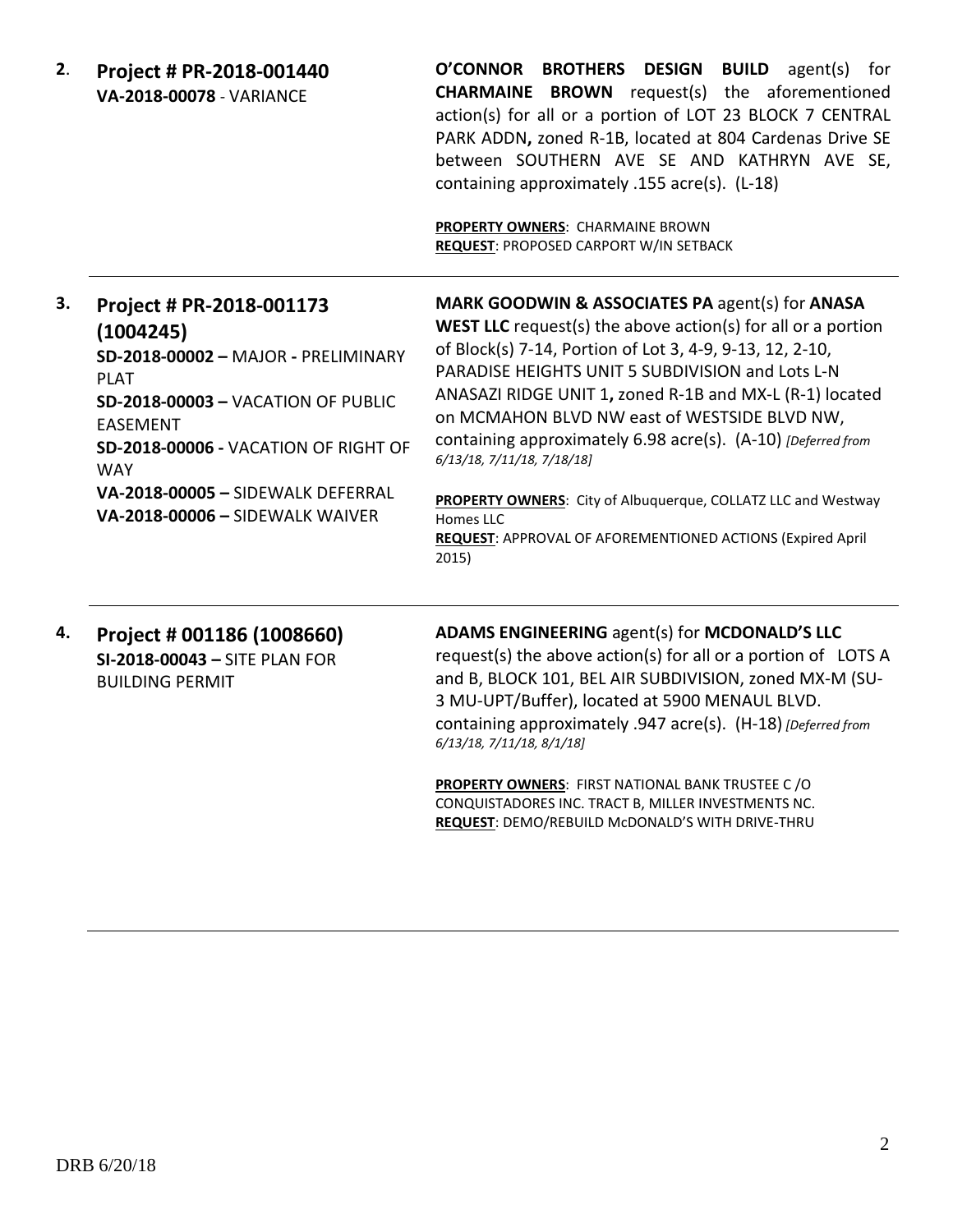# **5. Project# PR-2018- 001195 (1007140) SD-2018-00037 –**SITE DEVELOPMENT PLAN FOR SUBDIVISION (18EPC-10010) **SD-2018-00020 –** SKETCH PLAT

**MRWM** agent(s) for **CITY OF ALBUQUERQUE PARKS & RECREATION** request(s) the above action(s) for all or a portion of Tracts 1-C-1 & 1-C-2, **JUAN TABO HILLS UNIT 3A,**  zoned NR-PO-B, located on MONACHOS RD SE between JUAN TABO BLVD SE and VIA POSADA SE, containing approximately 27 acre(s). (M-22) *[Deferred from 6/13/18, 7/11/18, 7/25/18, 7/25/18]*

**PROPERTY OWNERS**: CITY OF ALBUQUERQUE **REQUEST**: DRB SIGN-OFF OF EPC SITE DEVELOPMENT PLAN FOR SUBDIVISION (3-8-2018) AND A SKETCH PLAT FOR REVIEW AND COMMENT

# *MINOR CASES*

| Project # PR-2018-001360<br>(1004913)<br>SD-2018-00047 - EXTENSION OF<br>IMPROVEMENTS AGREEMENT (IIA)                                                                                  | HIGH MESA CONSULTING GROUP agent(s) for REGENTS OF<br><b>THE UNIVERSTIY OF NEW MEXICO</b> request(s) the<br>aforementioned action(s) for all or a portion of: TR C PLAT<br>OF TRACTS A, B, C, D & E UNM LANDS WEST, zoned NR-C,<br>located at 1151 CAMINO DE SALUD NE west of UNIVERSITY<br>BLVD NE and south of INDIAN SCHOOL RD NE, containing<br>approximately 3.1657 acre(s). (J-15)<br>PROPERTY OWNERS: REGENTS OF UNM REAL ESTATE DEPT<br>REQUEST: 2 YEAR EXTENSION OF IMPROVEMENTS AGREEMENT (IIA) |
|----------------------------------------------------------------------------------------------------------------------------------------------------------------------------------------|-----------------------------------------------------------------------------------------------------------------------------------------------------------------------------------------------------------------------------------------------------------------------------------------------------------------------------------------------------------------------------------------------------------------------------------------------------------------------------------------------------------|
| Project # PR-2018-001433<br>(1000501)<br>SD-2018-00062 - PRELIMINARY/FINAL<br><b>PLAT</b><br><b>SI-2018-00096 - SITE DEVELOPMENT</b><br><b>PLAN FOR SUBDIVISION</b><br>$(18EPC-40007)$ | <b>THANH VAN NGUYEN</b> request(s) the aforementioned<br>action(s) for all or a portion of LOT 7 and N25FT LOT 8,<br>BLOCK 8, CASAS SERENAS ADDN, zoned R-ML (R-2), located<br>at 424 PENNSYLVANIA ST SE south of BELL AVE SE and<br>north of TRUMBULL AVE SE, containing approximately 1.2<br>$\arccos 0$ . (L-19)<br><b>PROPERTY OWNERS: NEW MEXICO VIETNAMESE BUDDHIST</b><br><b>ASSOCIATION</b><br>REQUEST: DRB FINAL SIGN OFF OF EPC APPROVED SITE DEVELOPEMNT                                       |
|                                                                                                                                                                                        |                                                                                                                                                                                                                                                                                                                                                                                                                                                                                                           |